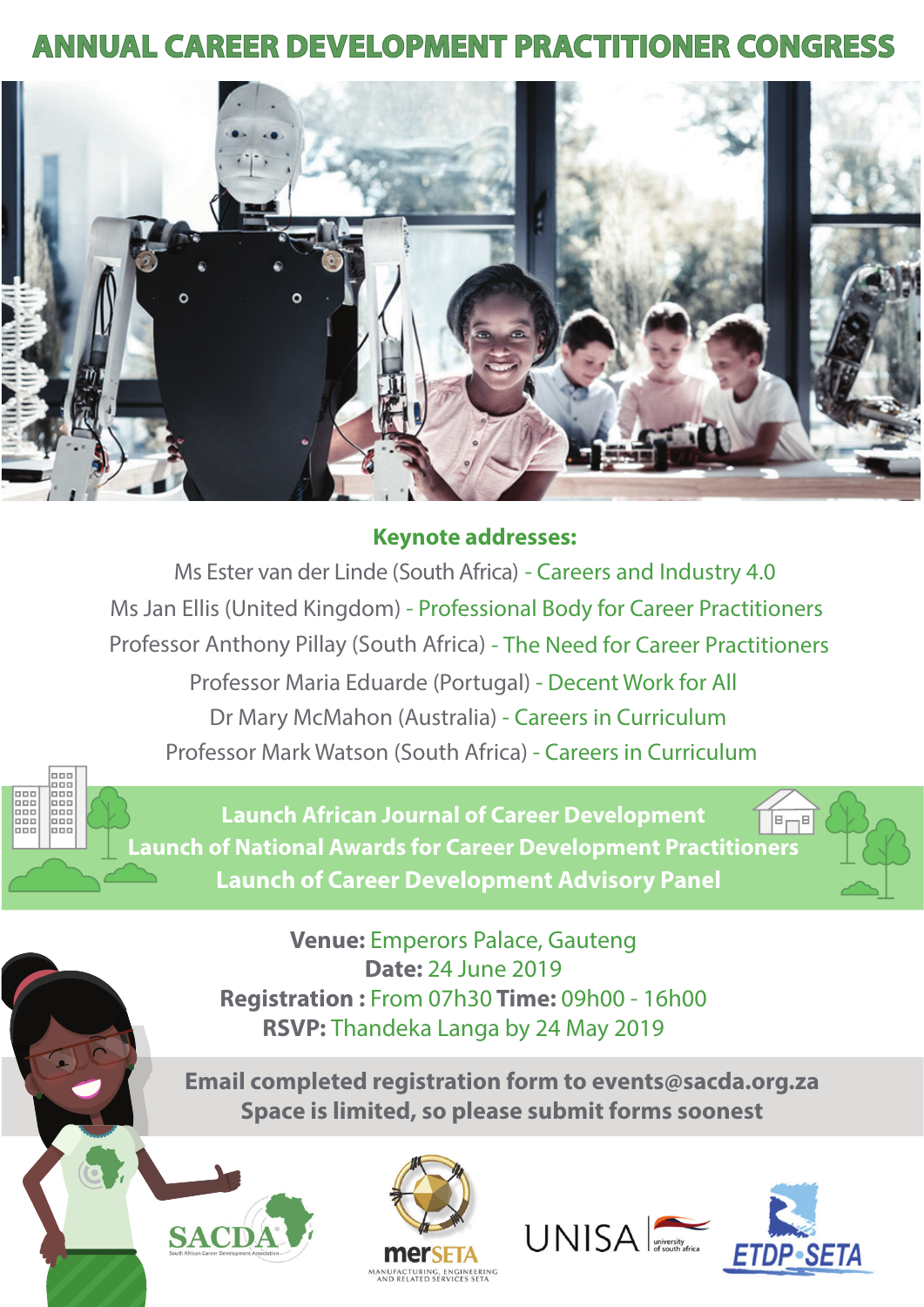## **PROGRAMME**

 $\bigcirc$ 

ū

 $\ddot{\phantom{1}}$ 

 $\overline{\triangle}$ 

 $\curvearrowright$ 

**Banada** 

 $\begin{matrix} \boxed{11} \end{matrix}$  $\boxminus$ 

5

 $\Box$ 

R

|  | 07:30-09:00             | <b>Registration</b>                                                                    |              |
|--|-------------------------|----------------------------------------------------------------------------------------|--------------|
|  | 09:00-09:15             | <b>Entertainment</b>                                                                   |              |
|  | 09:15-09:30             | Careers and Industry 4.0 - Manufacturing, Engineering and Related Services SETA        |              |
|  | 09:30-09:45             | <b>Chairperson Address</b>                                                             |              |
|  | 09:45-10:05             | The function of a Professional Body for Career Development - Ms. Jan Ellis             | $\checkmark$ |
|  | 10:05-10:20             | The need for Career Development Practitioners - Prof. Anthony Pillay                   |              |
|  | 10:20-10:35             | <b>Confer Professional Designations - Prof. Kobus Maree</b>                            |              |
|  | 10:35-10:50             | African Journal of Career Development: Decent Work for All - Prof. Maria Eduarda       |              |
|  | 10:50-11:30             | <b>Networking</b>                                                                      |              |
|  | 11:30-11:40             | Career Development in Employment: Training & Development - Ms. Dirusha G. Juta         |              |
|  | 11:40-11:50             | <b>Career Development in Unemployment - Department of Labour</b>                       |              |
|  | 11:50-12:10             | <b>Career Development in Education (Australian Perspective) - Dr. Mary McMahon</b>     |              |
|  | 12:10-12:25             | <b>Career Development in Education (South African Perspective) - Prof. Mark Watson</b> |              |
|  | 12:25-12:35             | <b>Career Development for Differently Abled Persons - Prof. Maximus M. Sefotho</b>     |              |
|  | 12:35-12:45             | <b>Career Development in PSET - Department of Higher Education and Training</b>        |              |
|  | 12:45-13:00             | <b>Career Development in Basic Schooling - Department of Basic Education</b>           |              |
|  | 13:00-14:00             | Lunch                                                                                  |              |
|  | 14:00-15:30             | <b>Careers in the Curriculum - Panel Discussion</b>                                    |              |
|  | 15:30-15:40             | <b>Launch Career Development Advisory Panel</b>                                        |              |
|  | 15:40-15:50             | <b>Launch Quality Guidelines for Non-psychometric Questionnaires</b>                   |              |
|  | 15:50-16:00             | <b>Launch National Awards for Career Development Practitioners</b>                     |              |
|  | 16:00-17:00             | <b>Networking</b>                                                                      |              |
|  | <b>Congress Closure</b> |                                                                                        |              |

**University of Pretoria, Groenkloof Campus, Pretoria, Gauteng, South Africa, 0002 Email: info@sacda.org.za | Web: www.sacda.org.za | Tel: 012 397 3039 NPO Registration Number: 099-765 NPO | PBO Registration Number: 930060461**

**Readable** 

 $\overline{\phantom{a}}$ 

 $\overline{I_{\odot}}$ 

 $\overline{B}_1$  $\overline{B}$ 

 $\begin{picture}(10,10) \put(0,0){\line(1,0){10}} \put(10,0){\line(1,0){10}} \put(10,0){\line(1,0){10}} \put(10,0){\line(1,0){10}} \put(10,0){\line(1,0){10}} \put(10,0){\line(1,0){10}} \put(10,0){\line(1,0){10}} \put(10,0){\line(1,0){10}} \put(10,0){\line(1,0){10}} \put(10,0){\line(1,0){10}} \put(10,0){\line(1,0){10}} \put(10,0){\line(1$ 

汤

 $\triangle$ 

**Basse** 

50

-109

SACDA

ase<br>assessed<br>assessed

<u>Fr</u>

 $\overline{E}$